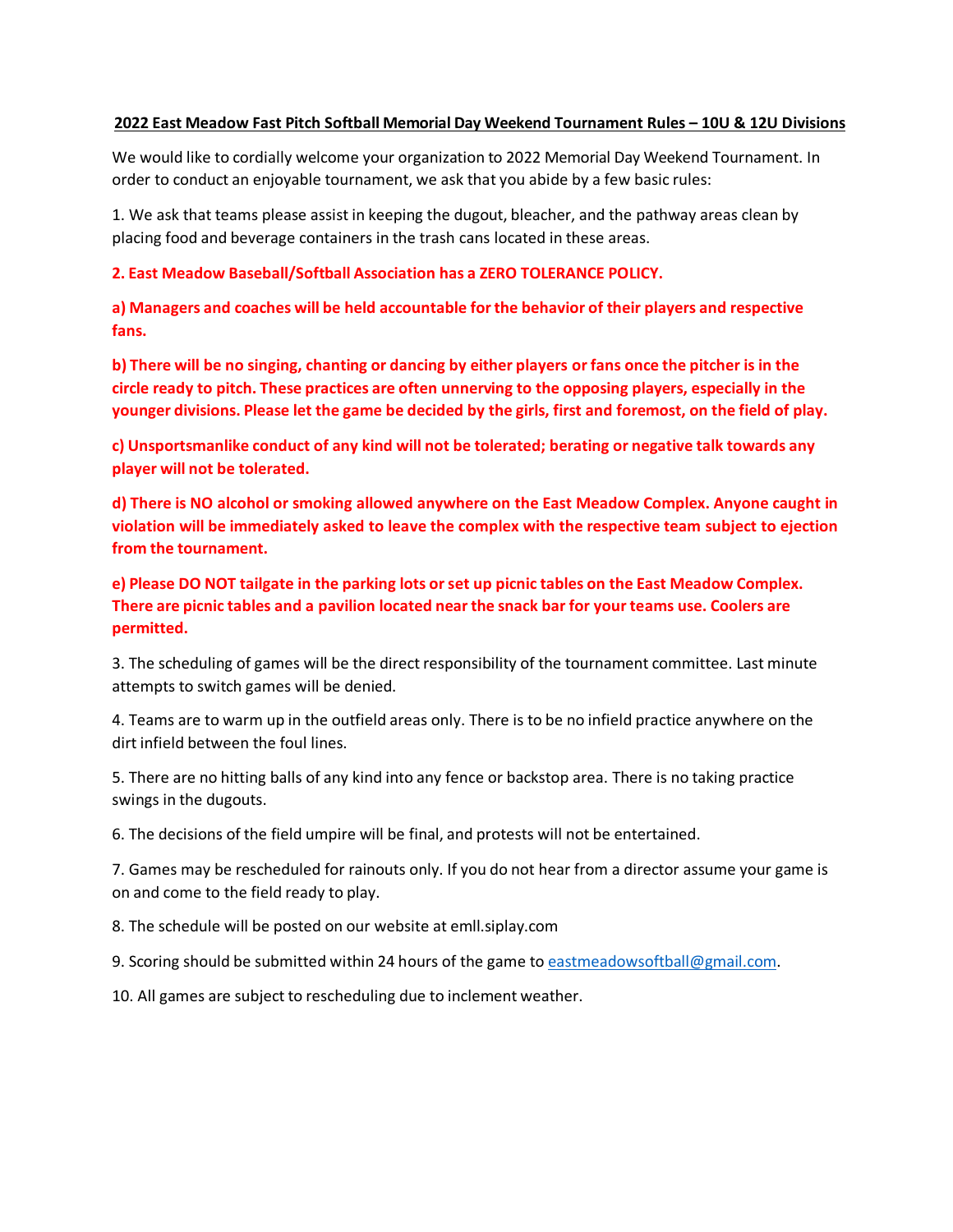11. Standings will be determined using the following criteria:

- a. Winning Percentage
- b. Head to Head Record c. Runs Against
- d. Runs For

e. Coin Toss

## **Memorial Day Weekend rules of Play**

### **Innings**

**10U and 12U Division:** Each game will consist of a maximum of six innings (time permitting) with each half inning ending after three outs. Games could end in a tie during Pool Play. No extra innings except playoff games until there is a winner. Home team bats if Away team takes the lead. Time limit is in effect for playoffs except Champ game. The Champ game plays a complete game.

### **Field of Play**

As the fields are fully enclosed by fencing, all balls are in play unless a ball is thrown outside the fenced in areas. Gates to the dugouts must be closed prior to any pitch being thrown or ball fed into the pitching machine.

### **Official Game**

**10U and 12U Division:** A game is official after three complete innings. **No new inning may begin after 1 hour 50 minutes and the game will end promptly at 2 hours from the scheduled starting time.** In the event the time limit is reached during an inning, the score will revert to the last complete inning; however, if the home team is leading when time expires, runs scored during the top of the inning will count. Time limits are subject to change for the playoffs. Player agents will notify all teams of any changes.

### **Umpires**

10Uand 12U divisions utilize uniformed umpires. There will be one umpire per game in all divisions. There will be two umpires in the playoffs and Championship game in all divisions. The decision of the umpire is final. Once the umpire makes a call, it may not be reversed. In the event the umpire requires a clarification of a rule, it must come from the director on duty. If a director is managing a game he is not to be asked questions regarding rules he is a manager. Please find a director that is not involved in the game for assistance.

### **Bases**

Bases are 60' apart.

### **Balls**

Each team will supply one brand new softball at the start of each game (not including playoff). These softballs will be given to each team before their first schedule game. 10U division utilizes 11" Dudley softballs. 12U Division utilizes 12' Dudley softballs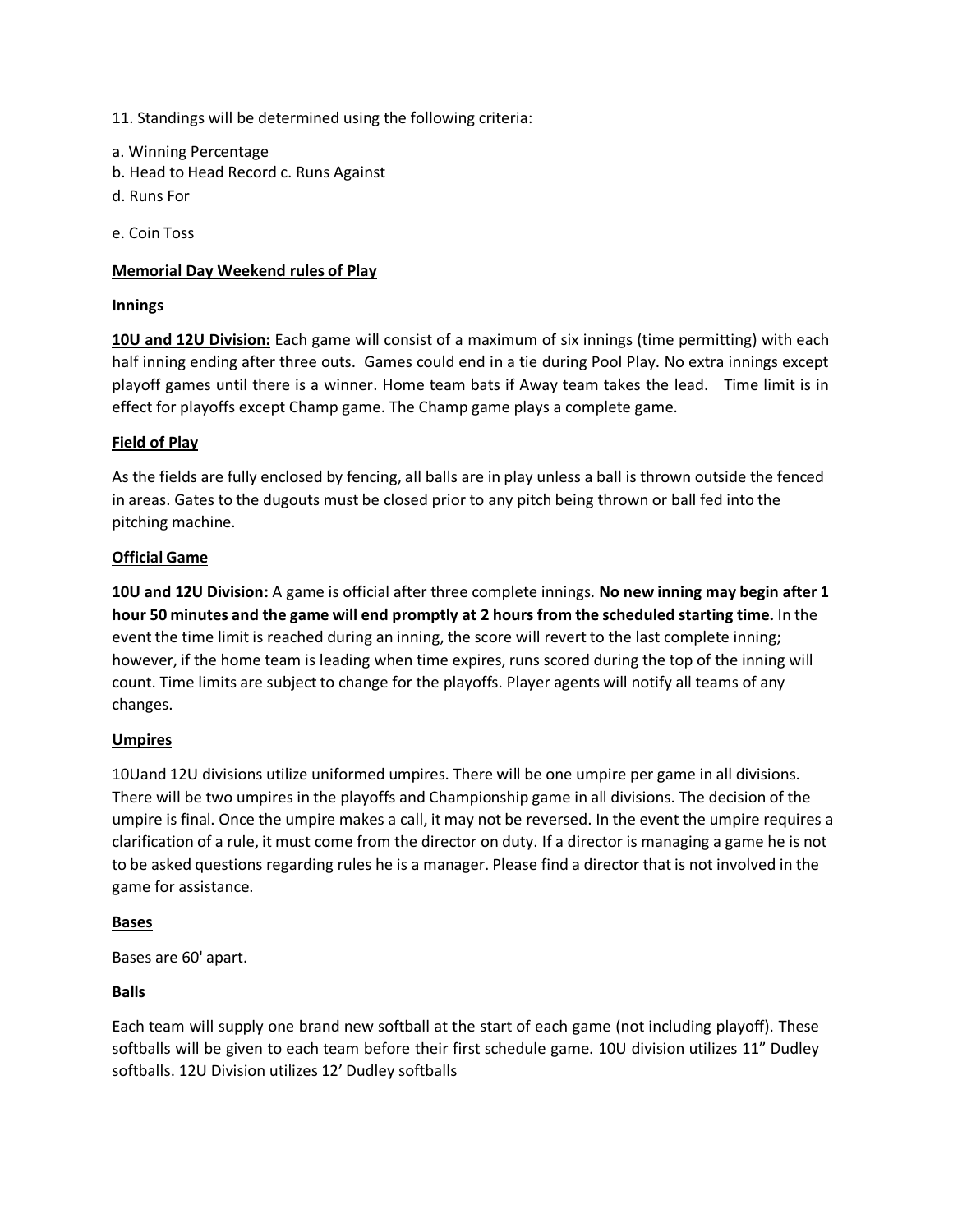## **Uniform**

Players are to be in matching uniforms. If last names are on shirt numbers may be duplicated. If no last name then no duplicate numbers permitted. Check to make sure that no players are wearing watches, rings, pins, jewelry, earrings, or other metallic objects. (exception: jewelry that alerts medical personnel to a specific condition is permissible and it must be taped in place) Remember yes we want to keep this rule enforced but its not a kids fault mom or dad placed the wrong color shirt out at night. Its about the kids

### **Minimum Number of Players**

Eight players constitute a legal lineup. If a team cannot field a legal lineup at the scheduled start time, then that team will forfeit the game. A forfeit will be recorded as a score of 6-0. In the event of a forfeit, the umpires will not remain at the field. In the event of injuries, a game may continue with no less than seven players.

## **Home Team**

Since the tournament may consist of double headers, the home team for the first game being decided by a coin toss prior to the start of the game and the away team in the first game will be the home team in the second game. In the event of a single game, **the home team will be decided by a coin toss.**

## **Pitching**

**10U Division:** The pitcher's mound will be located 35' from home plate. There is no limit in the number of walks per inning. If a Pitcher hits 3 batters in an inning she must come out but may go back in the next inning. If she hits 5 batters per game, she must be removed from pitching the rest of the game. Hit by pitch – is a judgment call by the Umpire as to whether or not the batter attempted to get out of the way of the pitch. A pitcher must not take a step back at any point in her delivery of the ball to the catcher. If a pitcher does step back before delivery of the ball to the catcher, it shall be deemed an illegal pitch and counted as a ball. A pitcher may step back at any other time she is not delivering a pitch.

**12U Division**: The pitcher's mound will be located 40' from home plate. There is no limit in the number of walks per inning. A pitcher is to be removed after hitting either three batters in one inning or five in one game. A pitcher must not take a step back at any point in her delivery of the ball to the catcher. If a pitcher does step back before delivery of the ball to the catcher, it shall be deemed an illegal pitch and counted as a ball. A pitcher may step back at any other time she is not delivering a pitch.

# **Batting Equipment**

For the safety of the players, all batters and base runners must wear batting helmets with face masks.

# **Batting**

10U Divisions**: A Universal Batting Order is used.** Each player present at the game gets a chance to bat. Because of the length of each half inning as described in "scoring", each player may not bat every inning, but no player will be permitted to bat twice until every player has batted at least once. Batting out of order constitutes an automatic out.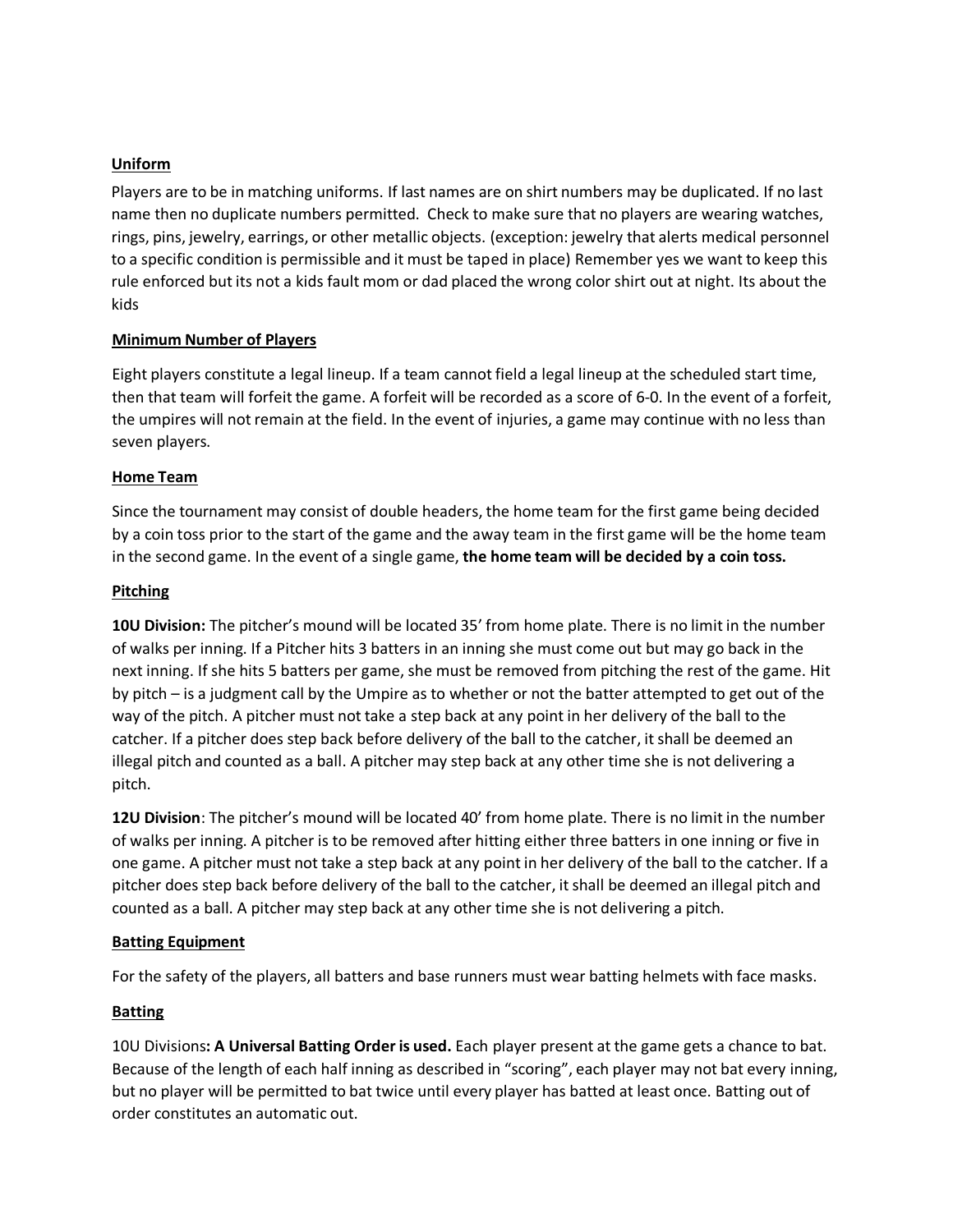12U Division- You do not have to bat everyone. You may bat as many kids as you like or you can have subs.

### **Throwing of the Bat**

If in the event that a batter throws the bat after offering at pitch, weather contact with the ball or not is made, the umpire shall issue a warning to both teams. A second offense shall result in an automatic out of the offending player. Additionally, if a bat is thrown by the batter at any point in time, that comes into contact with a member of the opposing team on the field of play, the offending player will be called out.

## **Dead Ball**

All Divisions: A ball will be considered to be out of play if the ball is thrown out of the field of play (i.e. into the dugout) by a defensive player. The area on South Field beyond the fence in left field is to be considered out of play.

## **Running Bases / Stealing**

**10U Division:** Base runners may lead / steal upon the ball crossing home plate. A base runner leaving early will be being called out. It is the umpire's discretion to give a warning for the first offense. If a warning is issued, both teams must be afforded the warning. A play at the bases (except first base) requires that the runner to slide at the plate, elect not to slide but must avoid contact, or give herself up and be called out. Again, this is an umpire's judgment call if the play was close enough that a slide was warranted. All fields are equipped with a safety base atfirst base, the sole purpose of this base is to avoid collisions between the base runner and the fielder, the fielder may not block the safety base. A fielder must not block the base path unless a play is developing for that fielder.

NO Infield Fly Rule / NO Dropped Third Strike

**12U Division**- Base runners may leave on release from the pitcher. A play at the bases (except first base) requires that the runner to slide at the plate, elect not to slide but must avoid contact, or give herself up and be called out. Again, this is an umpire's judgment call if the play was close enough that a slide was warranted. All fields are equipped with a safety base at first base, the sole purpose of this base is to avoid collisions between the base runner and the fielder, the fielder may not block the safety base. A fielder must not block the base path unless a play is developing for that fielder.

Both infield fly and dropped third strike are in play at the 12U level.

### **Speed Up Rule**

Coaches are expected to keep the game moving quickly. The pitchers and catchers may be removed from the bases at any time during the inning. The player has to have been the Catcher in the previous ½ inning in order to have a runner take her place. The last playerto make an out or a substitute player on the bench will be the substitute runner. Additionally, at the completion of each game, please clear the dugout area for the next scheduled game. DO NOT take your team to the outfield to talk while another team is waiting to get in the dugout for their game.

### **Scoring**